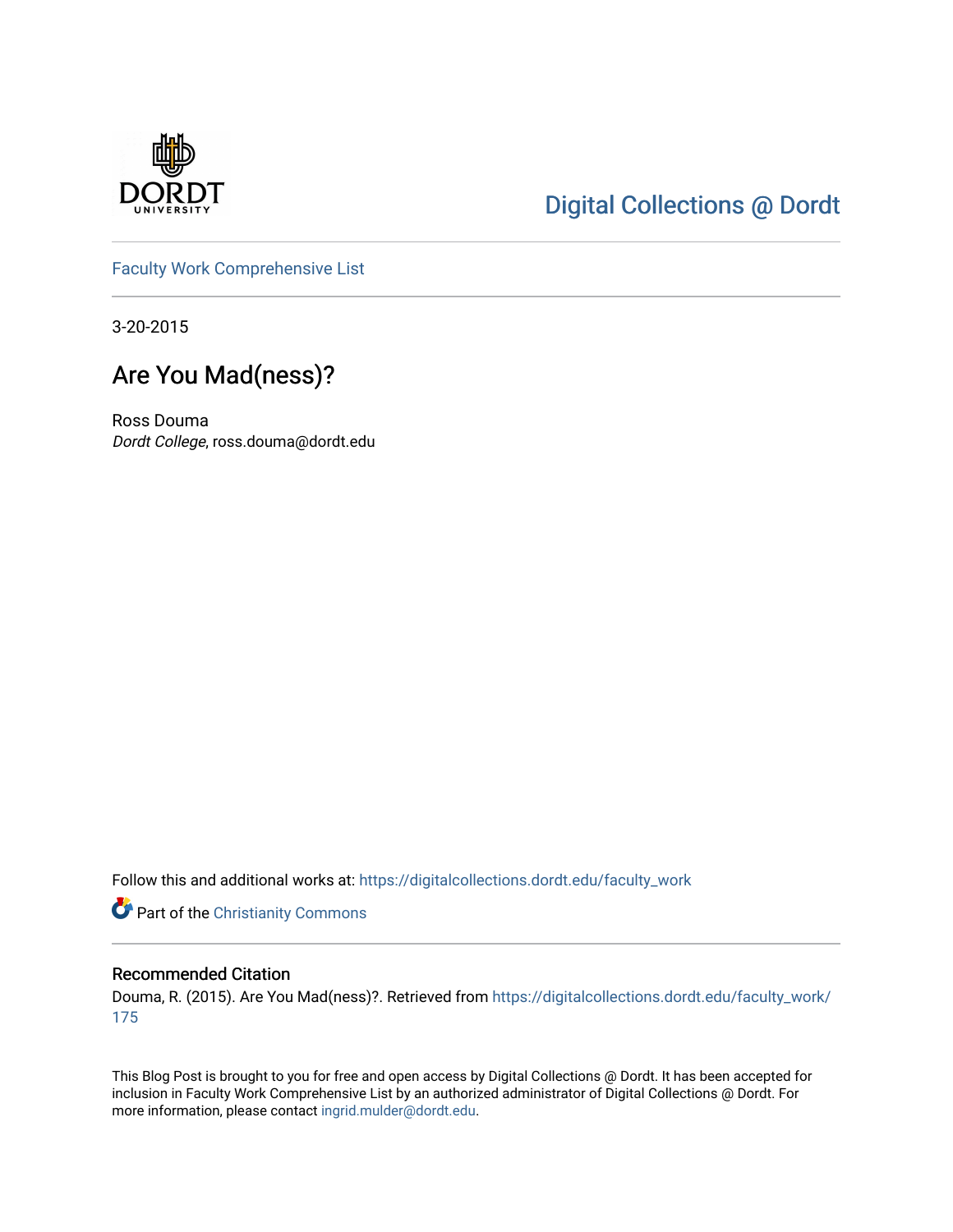### Are You Mad(ness)?

#### **Abstract**

"The lure and fascination of athletics in our culture stems largely from the unpredictable outcome and untamed responses of the participants. As we tune in over the course of the next several weeks and stare intently at our television sets rooting for the Davids of the college basketball world, we might be better served to have a mirror nearby to ensure we are reflecting the glory of the Lord."

Posting about March Madness, players, and fans from In All Things - an online hub committed to the claim that the life, death, and resurrection of Jesus Christ has implications for the entire world.

#### <http://inallthings.org/are-you-madness/>

#### Keywords

In All Things, basketball, athletics, sports, fans, Christianity, NCAA, March Madness

**Disciplines** 

**Christianity** 

#### **Comments**

[In All Things](http://inallthings.org/) is a publication of the [Andreas Center for Reformed Scholarship and Service](http://www.dordt.edu/services_support/andreas_center/) at Dordt [College](http://www.dordt.edu/).